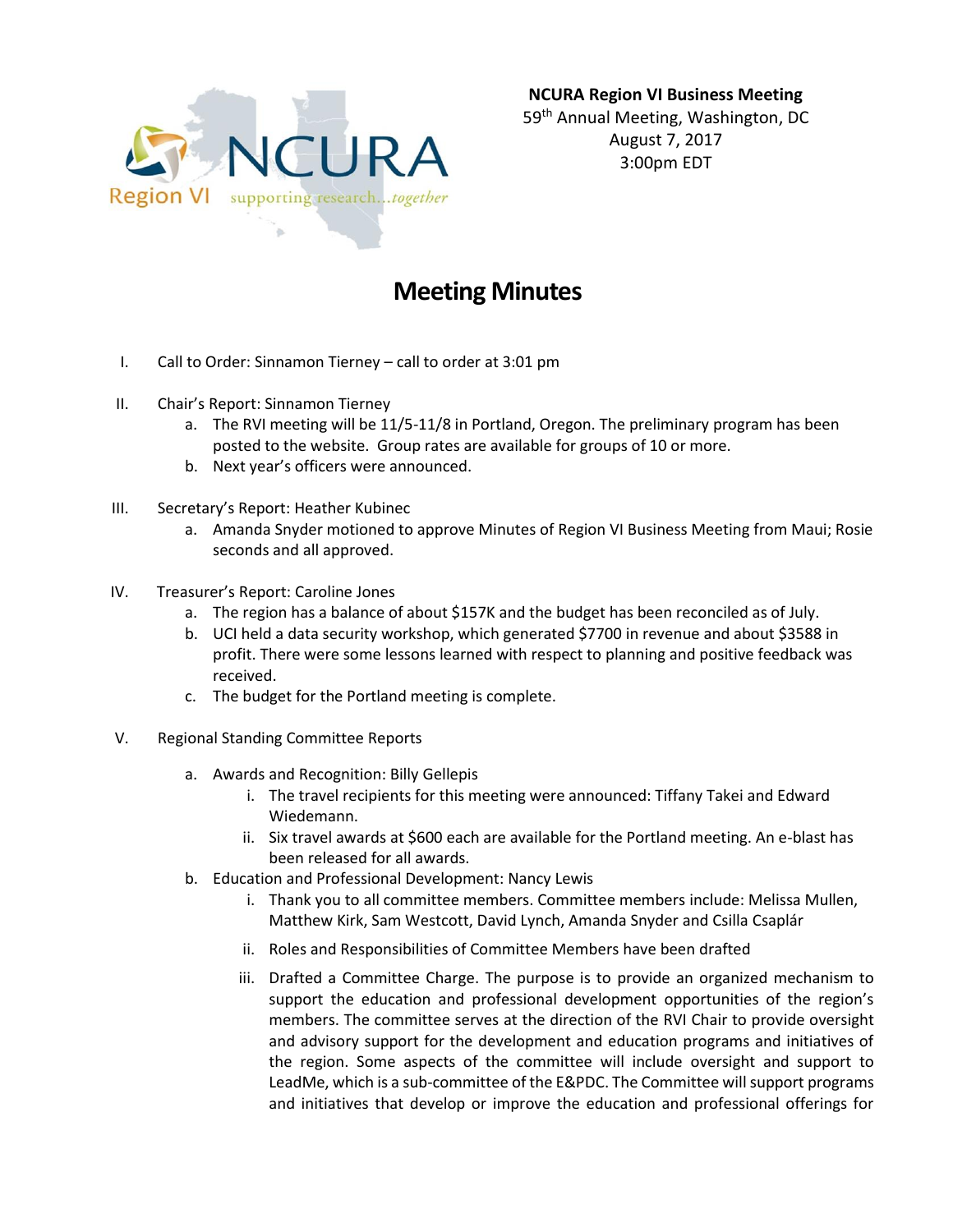members. The Committee will serve Region VI by providing advisory support to the Chair or relevant sub-committee Chairs in matters related to education programming and or subcommittees

- iv. First regional one-day workshop was offered. This initiative was started under the prior Chair, Derick Jones. The first workshop:"Hot Topic: Managing Data Security" was hosted at UC Irvine on June 6, 2017 and was a success. There was an expert panel of speakers and over 20 participants. Single day, \$250 registration, included lunch and refreshments. There is interest to continue the subject matter discussion as the subject area evolves.
- v. Second one-day workshop tentatively targeted in the first part of 2018 with a focus on practical guidance: pre-award basics.
- vi. LeadMe is a part of the professional development series and the mentees will be presenting their projects in Portland. Please contact Nancy if you are interested and a call for applications will be sent later in the year.
- vii. The committee is interested in your individual professional needs and institution needs for professional development.
- viii. Future plans:
	- 1. Continue to build topic area workshops to be offered throughout the region;
	- 2. Identify and make easy methods for community feedback on needs for professional development feedback
	- 3. For now, send communication to Melissa and/or Matt (names listed on RVI website)
	- 4. Exposure of the offerings and development guidance the committee develops for members
- c. Membership and Volunteer: Michiko Pane:
	- i. Thank you to all who volunteered their time and the regional connection desk and to prepare for the meeting.
	- ii. There are volunteer opportunities for the regional meeting in Portland. Please contact any of the officers or me.
	- iii. There are 70 new members as of  $8/1/17$  in our region. The new member reception is tonight. Please join us.
	- iv. Thank you to the committee members. Thank you to Derick Jones, vendor coordinator, Melissa Mullin, outreach coordinator, Sam Alshire, fundraising coordinator, Joanna, events coordinator.
	- v. Please contribute to the educational scholarship fund.
	- vi. We also have communications and social media coordinators now to emphasize consistency. Megan Deitrich is the twitter coordinator and Laura Register handles Facebook.
	- vii. A social media charter is in the works and is currently being reviewed by the regional advisory committee.
- d. Nominating and Elections: Rosemary Madnick